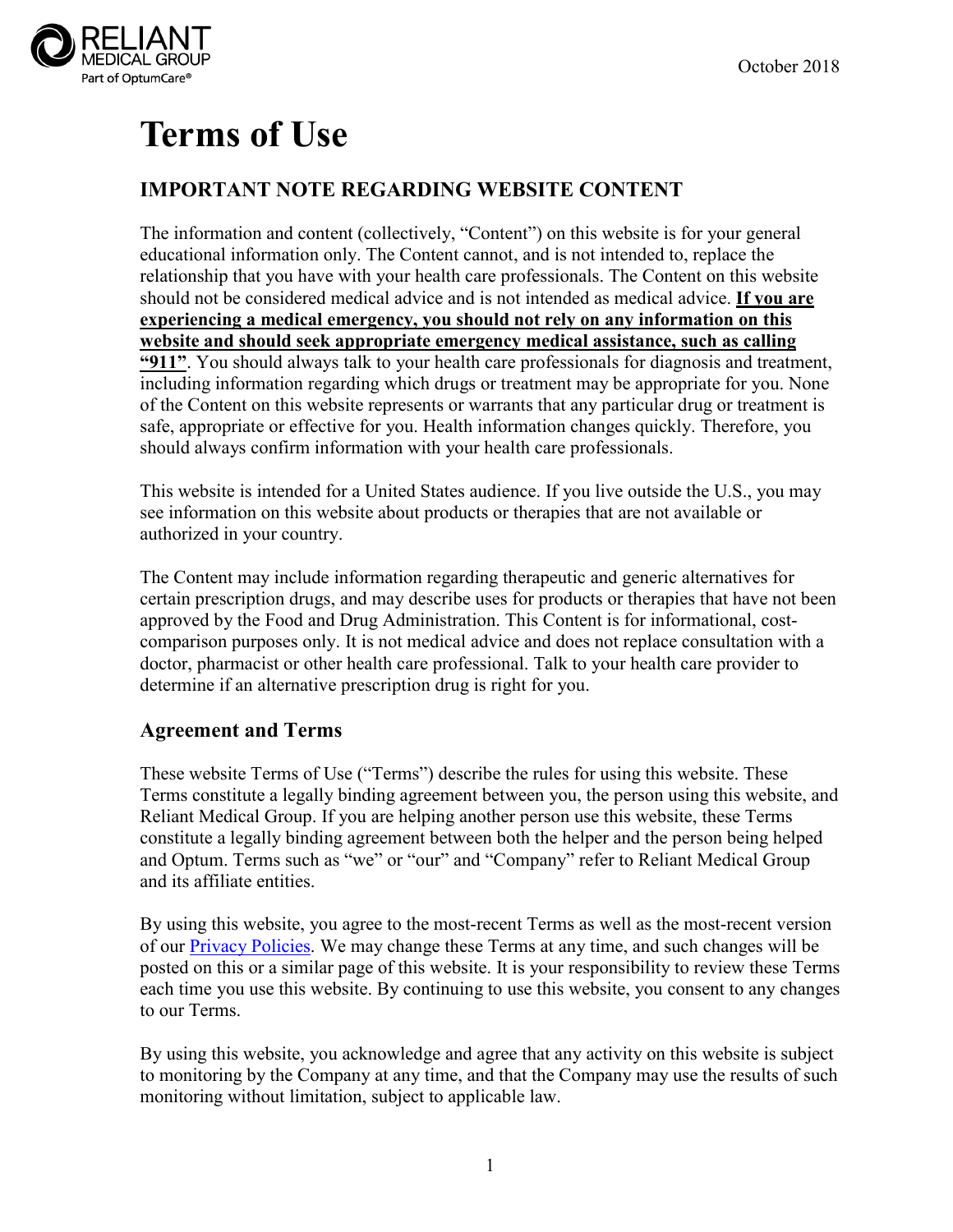If you enter into any other agreement with the Company, for example regarding health plan coverage, then these Terms are in addition to the terms of such other agreement. Neither entering into this agreement, nor visiting this website, nor any of these Terms, guarantees that you are eligible to receive coverage under any plan offered through this website or otherwise.

#### **License to use this website and content ownership**

Subject to these Terms, the Company grants you a personal, nontransferable, nonexclusive, revocable, limited license to view the Content on the website for the sole purpose of collecting information regarding our plan and related activities such as, if permitted on this website, applying for a plan. You may also print a reasonable number of copies of the Content for your personal use, but in such case you must reproduce all proprietary copyright and trademark notices. All rights, title and interest in and to the website, including the Content, and all intellectual property rights, including all copyright, trademark, patent and trade secret rights therein shall remain with the Company and our licensors and vendors, and no ownership interest is transferred to you or any other entity by virtue of making the Content available on the website, granting the foregoing licenses or entering into this Agreement.

In the event you choose to provide us with any feedback, suggestions, or similar communications, all such messages (collectively, "Feedback Messages") will be considered non-personal, non-confidential (except for personal information as described in our Privacy Policies) and nonproprietary. You hereby grant the Company a perpetual, sublicensable, assignable, unrestricted, worldwide, royalty-free, irrevocable license to use, reproduce, display, perform, practice, modify, create derivative or collective works, transmit and distribute your Feedback Messages, in whole or in part, and including all intellectual property rights therein.

Some websites operated by the Company include trademarks or logos belonging to other third-party licensors and are used pursuant to an agreement with such third parties.

We may terminate this license at any time for any reason. If you breach any of these Terms, your license to the Content terminates immediately. Upon the termination of this license you must stop using this website, including all Content, and return or destroy all copies, including electronic copies, of the Content in your possession or control.

#### **Restrictions on use of this website**

You agree:

- not to use this website or Content in any way not explicitly permitted by these Terms or the text of the website itself;
- not to copy, modify or create derivative works involving the Content, except you may print a reasonable number of copies for your personal use, provided that you reproduce all proprietary copyright and trademark notices;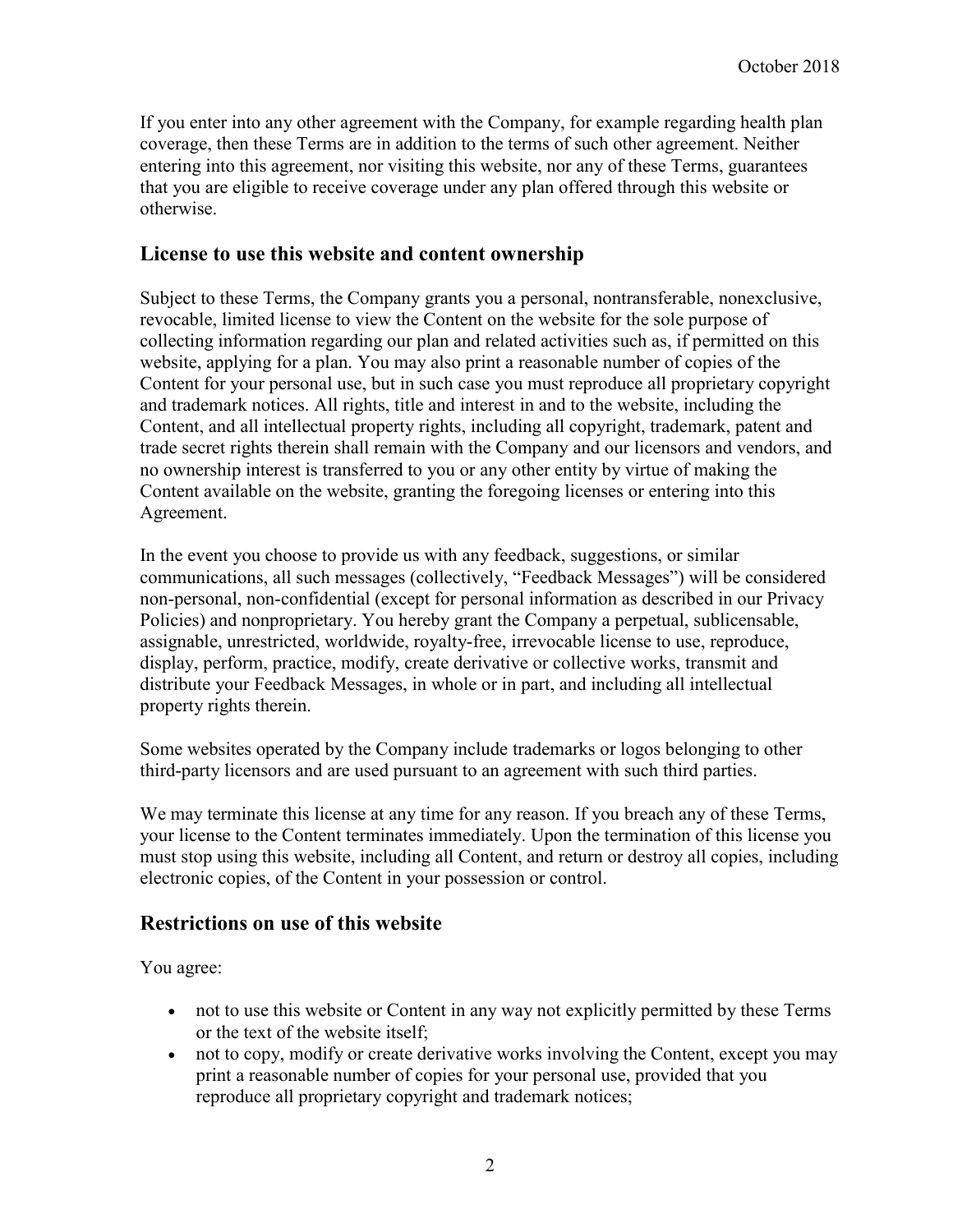- not to misrepresent your identity or provide us with any false information in any information-collection portion of this website, such as a registration or application page;
- not to take any action intended to interfere with the operation of this website;
- not to access or attempt to access any portion of this website to which you have not been explicitly granted access;
- not to share any password assigned to or created by you with any third parties or use any password granted to or created by a third party;
- not to directly or indirectly authorize anyone else to take actions prohibited in this section;
- to comply with all applicable laws and regulations while using this website or the Content. You represent and warrant that you are at least 13 years of age, and that if you are between 13 and 18 years of age a parent and/or guardian agrees to these Terms of Use on your behalf.

#### **Posting messages, comments or content**

Certain portions of this website may be configured to permit users to post messages, comments, or other content. Any such content is only the opinion of the poster, is no substitute for your own research, and should not be relied upon for any purpose. You agree not to post any content:

- which is profane, libelous, defamatory, obscene, pornographic, indecent, lewd, harassing, threatening, harmful, invasive of privacy or publicity rights, abusive, inflammatory, or otherwise objectionable; or
- the transmission of which could violate, or facilitate the violation of, any applicable law, regulation, or intellectual property rights.

You are solely responsible for the content of any postings you submit and the Company assumes no responsibility or liability for any content submitted by you or any other website visitor. We may, but are not obligated to, restrict or remove any and all content from a message that we determine in our sole discretion violates these Terms or is otherwise harmful to us, our customers, or any third party. We reserve the right to remove the content you provide at any time, but you understand that we may preserve and access a backup-copy, and we may disclose the content if required to do so by law or in a good faith belief that such access, preservation, or disclosure is required by law or in the best interests of the Company.

Any content you submit is for non-commercial use only. Any content you submit will be routed through the Internet and you understand and acknowledge that you have no expectation of privacy with regard to any content you submit. Never assume that you are anonymous and cannot be identified by your posts.

If you do post content or submit material, and unless we indicate otherwise, you grant the Company a nonexclusive, royalty-free, perpetual, irrevocable, and fully sublicensable right to use, reproduce, modify, adapt, publish, translate, create derivative works from, distribute, and display such content throughout the world in any media. You grant the Company and any of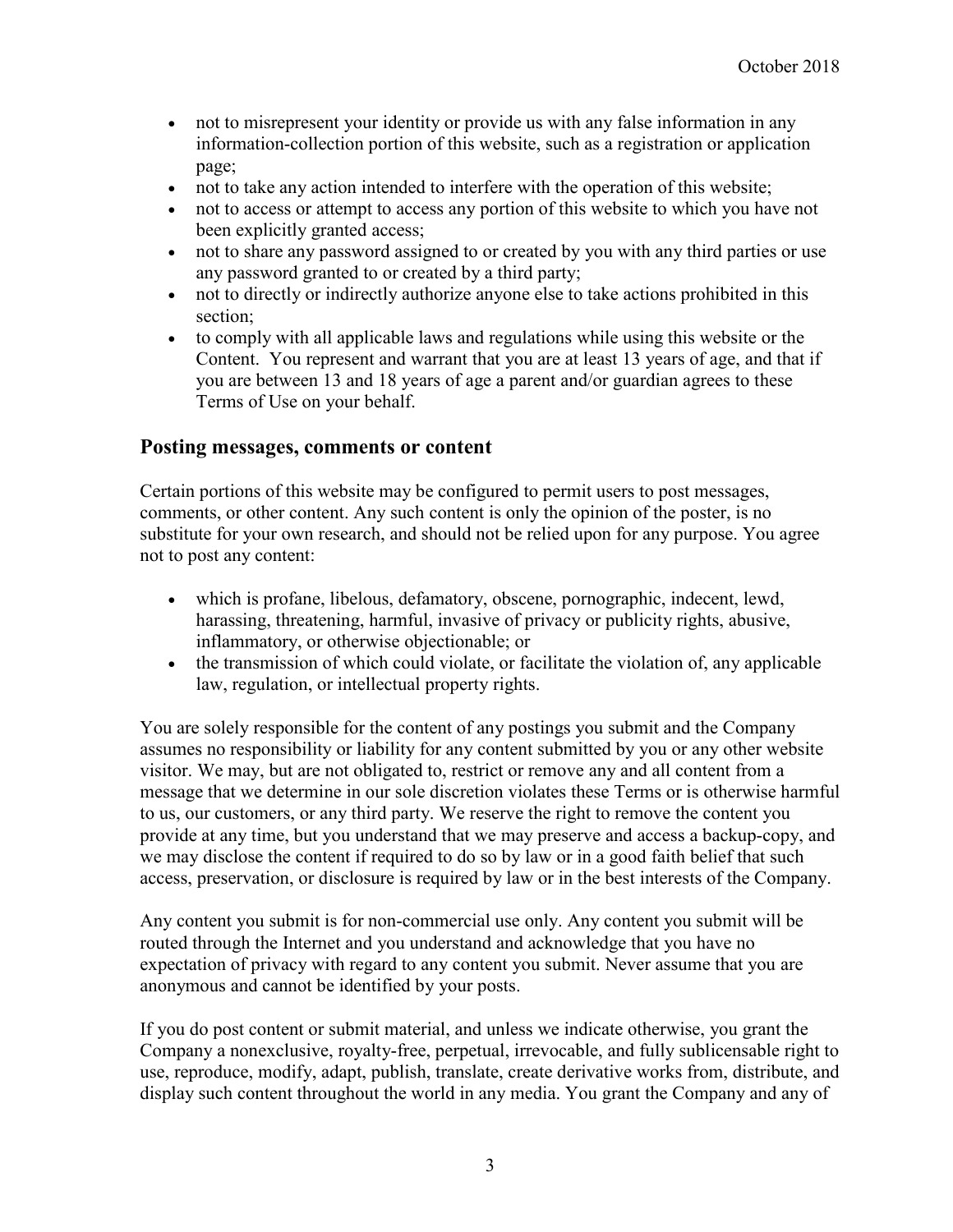its sublicensees the right to use the name that you submit in connection with such content, if they choose. You represent and warrant that you own or otherwise control all of the rights to the content that you post; that the content is accurate; that use of the content you supply does not violate these Terms and Conditions and will not cause injury to any person or entity; and that you will indemnify the Company or its affiliates for all claims resulting from content you supply.

# **Copyright Infringement – DMCA Notice**

The Digital Millennium Copyright Act of 1998 (the "DMCA") provides recourse for copyright owners who believe that material appearing on the Internet infringes their rights under US copyright law. If you believe in good faith that content or material on this website infringes a copyright owned by you, you (or your agent) may send the Company a notice requesting that the material be removed, or access to it blocked. This request should be sent to: [DMCARegisteredAgent2@optum.com;](mailto:DMCARegisteredAgent2@optum.com) or, alternatively to: UnitedHealth Group, Attn: DMCA Registered Agent, 9900 Bren Road East, Minnetonka, MN 55343.

The notice must include the following information: (a) a physical or electronic signature of a person authorized to act on behalf of the owner of an exclusive right that is allegedly infringed; (b) identification of the copyrighted work claimed to have been infringed; (c) identification of the material that is claimed to be infringing or the subject of infringing activity; (d) the name, address, telephone number, and email address of the complaining party; (e) a statement that the complaining party has a good faith belief that use of the material in the manner complained of is not authorized by the copyright owner, its agent or the law; and (f) a statement that the information in the notification is accurate and, under penalty of perjury, that the complaining party is authorized to act on behalf of the owner of an exclusive right that is allegedly infringed If you believe in good faith that a notice of copyright infringement has been wrongly filed against you, the DMCA permits you to send us a counter-notice. Notices and counter-notices must meet the then-current statutory requirements imposed by the DMCA. Notices and counter-notices with respect to the website should be sent to the address above.

# **Changes to website content**

We may change, add or remove some or all of the Content on this website at any time. In addition, please note that although our goal is to provide accurate information, certain features that may be offered through this website, such as participating healthcare providers, pricing information or other Content, may not be accurate or up to date. In addition, please note that features of any plan or plans described in this website may change over time as permitted by law, including benefit levels, items included in any formulary, pricing or lists of participating providers or other associated vendors.

# **Links**

While visiting this website you may click on a link to other websites and leave this website. We provide links to other websites that may contain information that may be useful or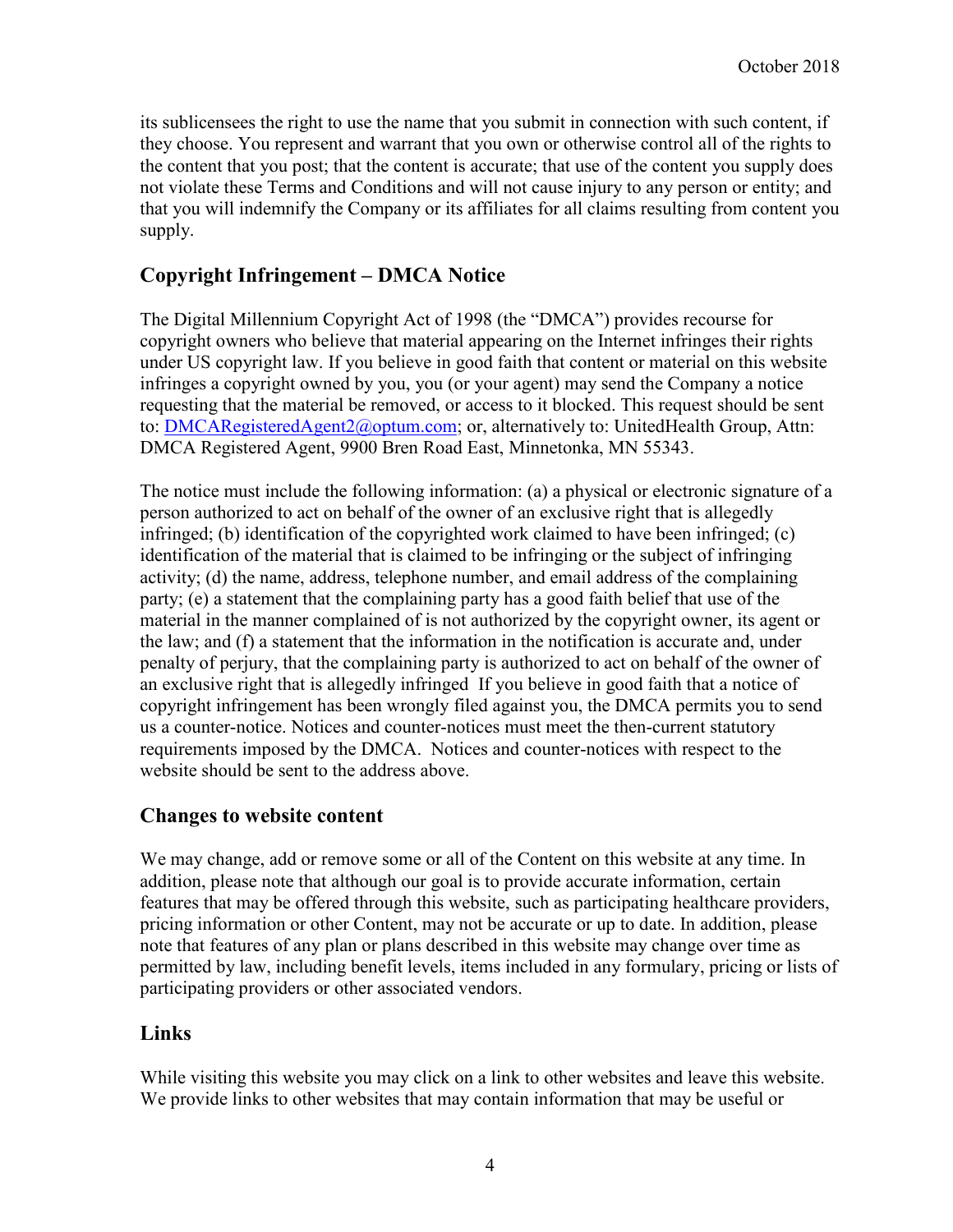interesting to you. We do not endorse, and are not responsible for, the content and accuracy of linked websites operated by third parties or for any of your dealings with such third parties. You are solely responsible for your dealings with such third parties and we encourage you to read the terms of use and privacy policies on such third-party websites.

#### **NO WARRANTIES**

ALL CONTENT ON THIS WEBSITE IS PROVIDED TO YOU ON AN "AS IS", "AS AVAILABLE" BASIS. THE COMPANY, ALL THIRD PARTIES, IF ANY, PROVIDING CONTENT FOR THIS WEBSITE, AND ALL THIRD PARTIES PROVIDING SUPPORT OR INFORMATION FOR THIS WEBSITE (COLLECTIVELY, "WEBSITE-RELATED-PARTIES") HEREBY DISCLAIM ALL WARRANTIES OF ANY KIND, EITHER EXPRESS OR IMPLIED, STATUTORY OR OTHERWISE INCLUDING BUT NOT LIMITED TO THE IMPLIED WARRANTIES OF MERCHANTABILITY, FITNESS FOR A PARTICULAR PURPOSE AND NON-INFRINGEMENT.

THE WEBSITE-RELATED-PARTIES MAKE NO WARRANTY AS TO THE ACCURACY, COMPLETENESS, TIMELINESS, CORRECTNESS, OR RELIABILITY OF ANY CONTENT AVAILABLE THROUGH THIS WEBSITE. WITHOUT LIMITING THE FOREGOING, THE WEBSITE-RELATED-PARTIES SPECIFICALLY DO NOT REPRESENT OR WARRANT THAT ANY INFORMATION REGARDING PARTICULAR PLAN BENEFITS OR SCOPE OF COVERAGE IS ACCURATE OR COMPLETE. THE WEBSITE-RELATED-PARTIES MAKE NO REPRESENTATIONS OR WARRANTIES THAT USE OF THIS WEBSITE WILL BE UNINTERRUPTED OR ERROR-FREE, THAT DEFECTS WILL BE CORRECTED, OR THAT THIS WEBSITE OR THE TECHNOLOGY THAT MAKES IT AVAILABLE ARE FREE OF VIRUSES OR OTHER HARMFUL COMPONENTS. YOU ARE RESPONSIBLE FOR TAKING ALL PRECAUTIONS NECESSARY TO ENSURE THAT ANY CONTENT YOU MAY OBTAIN FROM THIS WEBSITE IS FREE OF VIRUSES AND ANY OTHER POTENTIALLY DESTRUCTIVE COMPUTER CODE.

Some states do not allow limitations on implied warranties, so one or more of the above limitations may not apply to you. Check your local laws for any restrictions or limitations regarding the exclusion of implied warranties.

# **LIMITATION OF LIABILITY**

YOU AGREE THAT NONE OF THE WEBSITE-RELATED-PARTIES SHALL BE LIABLE FOR ANY DAMAGE RESULTING FROM YOUR USE OR INABILITY TO USE THIS WEBSITE OR THE CONTENT. THIS PROTECTION COVERS CLAIMS BASED ON WARRANTY, CONTRACT, TORT, STRICT LIABILITY, AND ANY OTHER LEGAL THEORY. THIS PROTECTION COVERS THE WEBSITE-RELATED-PARTIES, INCLUDING ALL AFFILIATES, AND THEIR OFFICERS, DIRECTORS, EMPLOYEES, AND AGENTS. THIS PROTECTION COVERS ALL LOSSES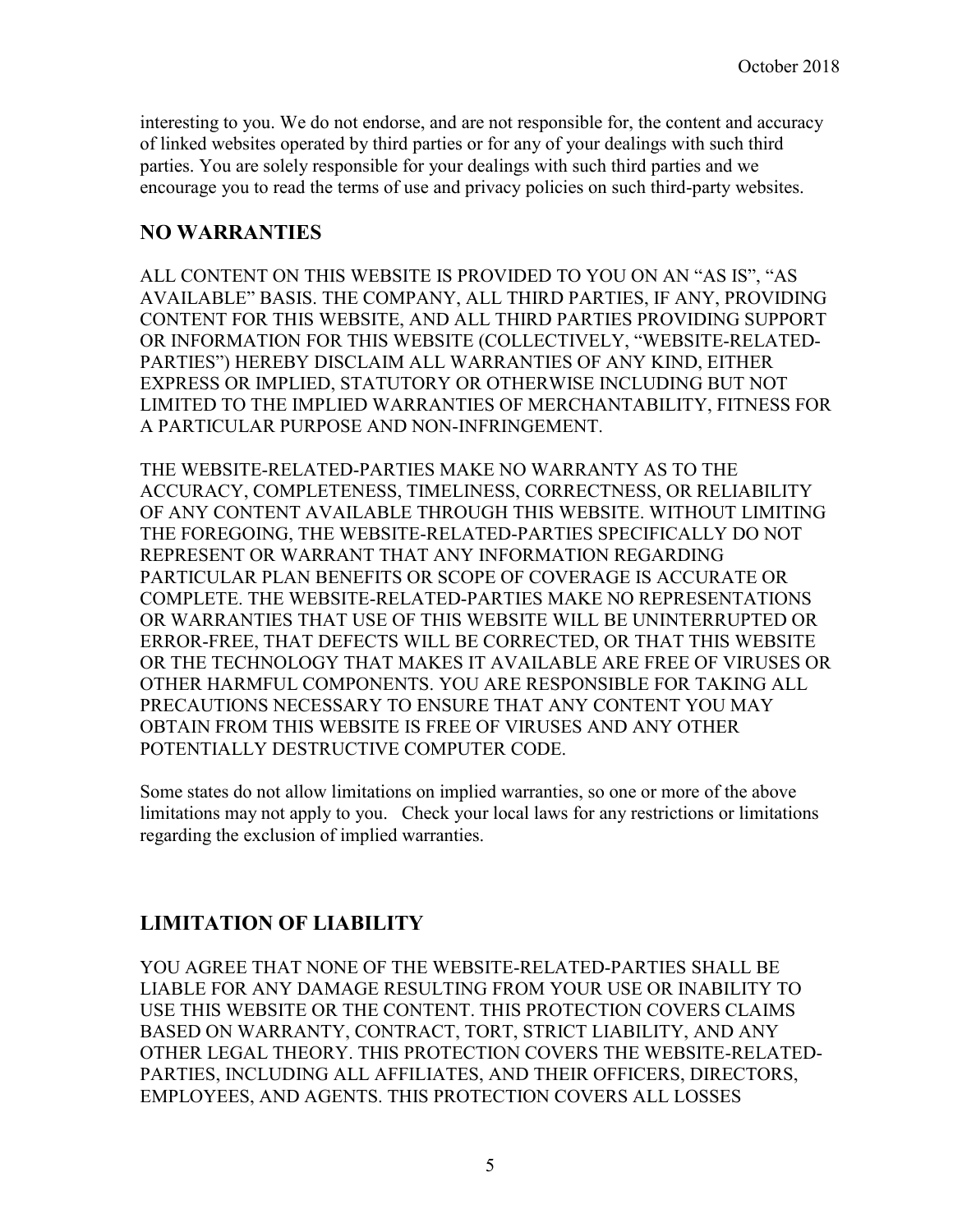INCLUDING, WITHOUT LIMITATION, DIRECT OR INDIRECT, SPECIAL, INCIDENTAL, CONSEQUENTIAL, EXEMPLARY, AND PUNITIVE DAMAGES, PERSONAL INJURY/WRONGFUL DEATH, LOST PROFITS, OR DAMAGES RESULTING FROM LOST DATA OR BUSINESS INTERRUPTION. THE TOTAL, CUMULATIVE, LIABILITY OF THE WEBSITE-RELATED-PARTIES, INCLUDING ALL AFFILIATES, AND THEIR OFFICERS, DIRECTORS, EMPLOYEES, AND AGENTS, IF ANY, FOR LOSSES OR DAMAGES SHALL BE LIMITED TO THE AMOUNT OF YOUR ACTUAL DAMAGES, NOT TO EXCEED U.S. \$100.00. THE LIMIT OF LIABILITY MAY NOT BE EFFECTIVE IN SOME STATES. IN NO EVENT SHALL THE WEBSITE-RELATED-PARTIES, INCLUDING ALL AFFILIATES, AND THEIR OFFICERS, DIRECTORS, EMPLOYEES, AND AGENTS, BE LIABLE TO YOU FOR ANY LOSSES OR DAMAGES OTHER THAN THE AMOUNT DESCRIBED ABOVE. ALL OTHER DAMAGES, DIRECT OR INDIRECT, SPECIAL, INCIDENTAL, CONSEQUENTIAL, EXEMPLARY, OR PUNITIVE, RESULTING FROM ANY USE OF THE WEBSITE OR CONTENT ARE EXCLUDED EVEN IF THE WEBSITE-RELATED-PARTIES HAVE BEEN ADVISED OF THE POSSIBILITY OF SUCH DAMAGES. YOU AGREE THAT YOU USE THIS WEBSITE AT YOUR OWN RISK. IF YOU ARE DISSATISFIED WITH THIS WEBSITE OR THE CONTENT, YOUR SOLE AND EXCLUSIVE REMEDY IS TO DISCONTINUE USING THE WEBSITE.

#### **Governing law and statute of limitations**

The laws of the State of Minnesota govern these Terms and any cause of action arising under or relating to your use of the website, without reference to its choice-of-law principles. You agree that the only proper jurisdiction and venue for any dispute with the Company, or in any way relating to your use of this website, is in the state and federal courts in the State of Minnesota, U.S.A. You further agree and consent to the exercise of personal jurisdiction in these courts in connection with any dispute involving the Company or its employees, officers, directors, agents and providers. If any provision of these Terms is determined to be invalid under any applicable statute or rule of law, such provision is to that extent to be deemed omitted, and the balance of the Agreement shall remain enforceable.

Before seeking legal recourse for any harm you believe you have suffered arising from or related to your use of this website, you agree to inform us in writing and to give us 30 days to cure the harm before initiating any action. You must initiate any cause of action within one year after the claim has arisen, or you will be barred from pursuing any cause of action.

#### **Contact us**

To contact us regarding these Terms or the operation of the website itself, contact the Website Administrator at [marketing@reliantmedicalgroup.org.](mailto:marketing@reliantmedicalgroup.org)

# **Effective date**

The Effective Date of these Terms is October 16, 2018.